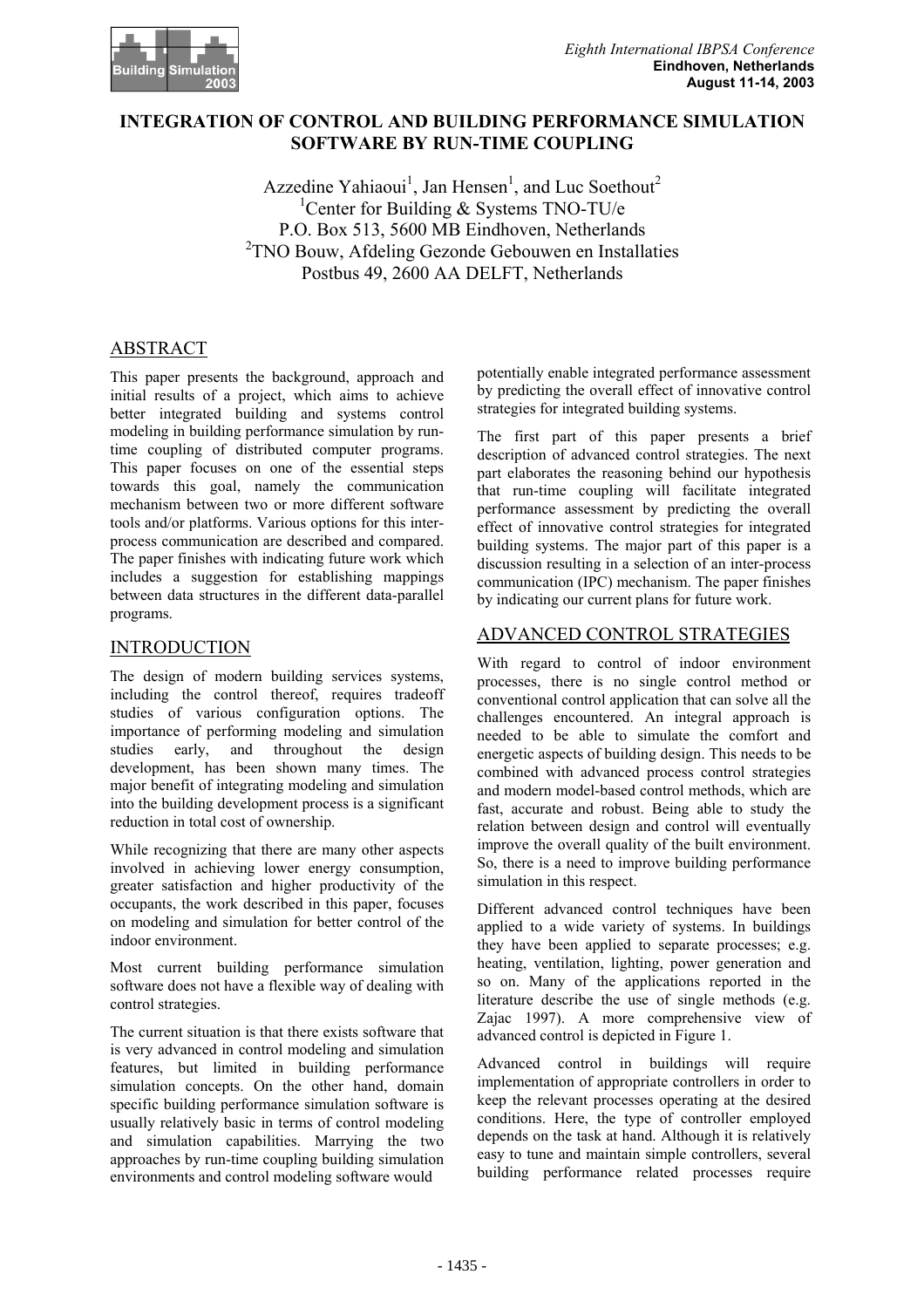control by more sophisticated algorithms. Currently, the higher level tasks of optimisation and supervision are typically still carried out by hum operators. Due to the advent of modern technology, and advances in the field of artificial intelligent (AI), these higher level tasks can now also be automated (e.g. Meystel et al. 2002). In particular, the installation, operation and integrity of modern controllers can be supervised by higher level automated systems. The challenge here is to integrate the various components in an efficient and manageable fashion.



*Figure 1. Hierarchical layers in integrated modern control analysis* 

The literature on relevant control, monitoring, supervision and optimisation techniques is extensive, with many papers each exhorting a certain solution to a particular problem. However, it is generally acknowledged that there is currently not one technique that will solve all the control problems that can manifest in modern practice. So we need to find a flexible approach which will allow easy incorporation of alternative solution strategies.

## STATE OF THE ART

For more than a quarter of a century, building performance simulation programs have been developed to undertake non-trivial building (design) analysis and appraisals. In general these programs deal only with a small sub-set of the overall problem. However, advanced architectural developments require an integrated approach to design. The domains of building physics, heating, ventilation, airconditioning (HVAC), lighting, and thermal storage systems, for example, are often closely related and it is only by taking into account their dynamic interactions, as indicated in Figure 2, that a complete understanding of building behavior can be obtained. Buildings and systems, including the control thereof, need to optimize in their entirety, they should not be designed as the sum of a number of separately designed and optimized sub-systems or components.

One of the issues facing us when we want to simulate a building plus environmental control

systems is that frequently certain system components and/or control features can be modeled in one simulation environment while models for other components and/or control features are only available in other simulation software.



*Figure 2. Dynamic interaction between physical effects and comfort aspects in a building context* 

As suggested earlier (Hensen 2002), one approach to alleviate this would be a semi-open simulation environment as shown in Figure 3, with the following main advantages

- Enable shared developments.
- Make it easier to consider different performance aspects (comfort, health, productivity, energy. etc.) at different levels of resolution in terms of time and space (region, town, district, building, construction element, etc). This would realize the building modeling and simulation laboratory metaphor.
- Allow components, features and models to be provided by other stakeholders (producers, resellers, etc who could provide models as additional product documentation) as opposed to only by software developers and researchers.

There are several strategies to enable sharing of distributed developments. In these studies, one application controls the simulation and calls the other application(s) when necessary. For more details see (Augenbroe G.L.M. 1994, Clarke J.A. 1986a, Clarke J.A. 1986b, Janak 1994, Mahdavi et al. 1999 and Papamichael et al. 1997).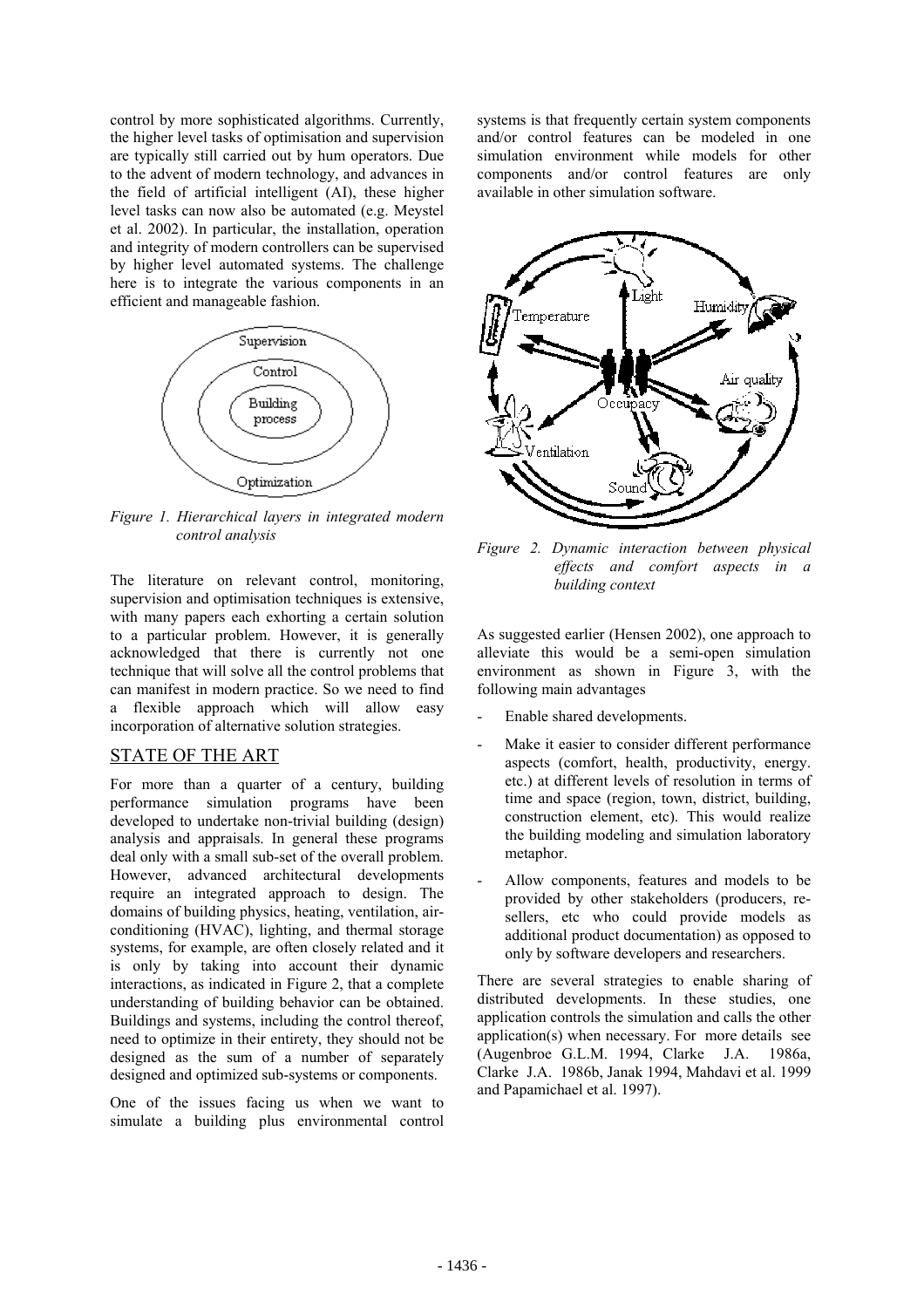

*Figure 3. Semi-open simulation environment based on run-time coupled domain specific and domain independent software* 

The aim of the current work is to establish better control modeling in building performance simulation by integrating distributed computer programs as well as by applying advanced control analysis suites and rigorous process models based on fundamental physical principles.

The current situation is that there exists domain independent software that is very advanced in control modeling and simulation features, but doesn't have any building performance simulation concepts (e.g. Matlab / Simulink). On the other hand, domain specific building performance simulation software (ESP-r, TRNSYS, etc) is usually relatively basic in terms of control modeling and simulation capabilities.

Our hypothesis is that marrying the two approaches by run-time coupling will enable integrated performance assessment by predicting the overall effect of innovative control strategies for integrated building systems.

One of the essential steps in this work consists of developing system-level software for inter-process communication.

### INTER-PROCESS COMMUNICATION

Inter-process Communication (IPC) is the capability that allows one process to communicate with another process (e.g. Yahiaoui 2002, Leffrer 1993 and Sechrest 1993).

Since we envisage that the different software modules may run simultaneous on a heterogeneous network (e.g. Unix, Windows) and we, potentially, also would like to be able to run-time couple with e.g. a building energy management system, a test-rig

for a controller (hard-ware testing in the loop), or even a building emulator, the inter-process communication needs to be platform independent.

We start from the common data exchange method TCP/IP. This is a widely used method, available on most platforms and allowing inter-platform data exchange, which fits within the OSI -Open Systems Interconnection- model as illustrated in figure 4.



*Figure 4. TCP/IP within the OSI Model* 

In our case, the run-time coupling should support asynchronous events that occur when the time step of one process is different from another process and synchronous events that occur when the two processes are synchronizing with the same defined time in execution. The exchange can be either unidirectional (data send in one-way) or bidirectional (the data alter from the first process to the second and from the second require passing back to the first, using client/server technique). The data structure can be transferred in the form of data files or data types, having a common format so that processes running in two different operating systems can translate them as well as the underlying communication protocols.

#### **Data Model Interoperation**

The data to be exchanged should  $-$  as much as possible – represent physical quantities as they would be measured in the real world, and should be accurate and fast with important frequencies; i.e. as opposed to derived or abstract variables. The main advantages of this approach are that: (1) since the data represents physical quantities, it should be readily available in different software programs; and (2) since such data can also be readily obtained from building energy management systems and other dataacquisition systems, it would be relatively easy to enable run-time coupling of the simulation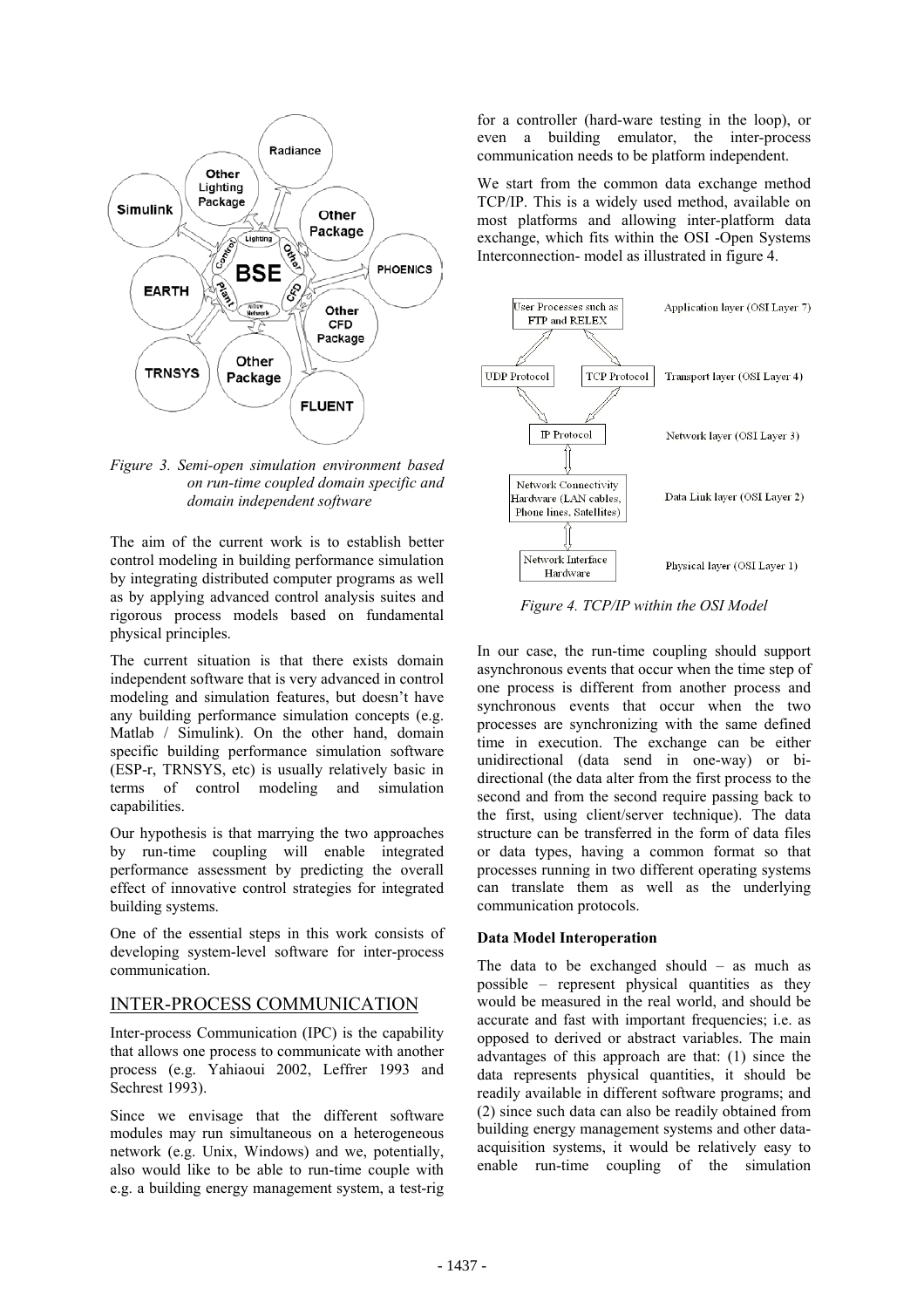environment with a real building (e.g. for control purposes) or with system components in a test-rig.

Furthermore, it is important that the data exchange mechanism should support large transmitting capacities for communicating multivariable system, when an application in building control represents several physical quantities in the same time as that system can represent heating, cooling, light, … etc.

We have considered the use of XML (eXtensible Markup Language). XML is originally designed for occasional exchange of product model data over the world wide web. Product model data exchange simplifies model construction (Xml 2003). However, in the current project, we would have to implement XML interfaces on both sides of the two different processes. We would also have to define a language for supporting the interprocess communication to manage any type of data protocol. This would make the mechanism very slow because of the two step process (between process and XML interface and between this interface and both XML formatting data and its semantics). At this time we think that XML is not really suited for intensive run-time coupling.

## **IPC Mechanisms for Run-Time Coupling**

In principle, there exist a wide range of IPC methods and techniques applicable to many different platforms. For our research needs we have researched literature (e.g. ASHRAE 1997) and evaluated the most commonly used techniques by implementing them in a test bed with communication between distributed processes (Yahiaoui 2002). Each of the IPC mechanisms discussed below has its own advantages and disadvantages; each is the optimal solution for a particular problem that is not necessarily identical to ours. What follows is a brief overview.

- **Anonymous pipes** provide an efficient way to redirect standard input or output to child processes on the same computer. **Named pipes**  provide a simple programming interface for transferring data between two processes, whether they reside on the same computer or over a network. Pipes are often referred to as a FIFO (old Unix IPC), and are very limited in data transmitting speed.
- **Messages** offer an easy way for applications to send and receive short messages. They also provide the ability to broadcast messages across all computers in a network domain. Since datagrams are used, they should not be considered a reliable means of IPC. The buffer must be synchronised so that processes can not send message at the same time.
- **RPC** (**R**emote **P**rocedure **C**alls) is a mechanism that calls a procedure from an application running

on one machine to execute an another. But, RPC supports only the "procedural" integration of applications and provides neither the communication by asynchronous messages, nor the dynamic invocation.

- **Shared memory** is an efficient way for two or more processes on the same computer to share data, but these techniques require the programmer to provide synchronization between the processes. It 's important that the processes do not manipulate the shared memory at the same time.
- **Semaphores** are a technique for synchronising activities and also use the evolved method of shared memory. Cross-platform semaphores are incorporated to ensure that a process does not step on shared memory used by another process.
- **Sockets** are a protocol-independent interface capable of supporting current and emerging networking capabilities, such as quality of service monitoring, robust asynchronous communication, I/O completion ports for superior performance, and protocol-specific network features. In most cases, applications currently using data files for communication can be easily adapted to use sockets (e.g. Quinton 1997).
- **DCOM** (**D**istributed **C**omponent **O**bject **M**odel) is a protocol that enables software components to communicate directly over a network in a reliable, secure, and efficient manner (Microsoft 2003a). **.net** is an XML Web services platform that will enable developers to create programs that transcend device boundaries and fully harness the connectivity of the Internet(Microsoft 2003b). COM+ in general is delivered on the Microsoft Windows platform and traditionally limited to the office automation applications. DCOM does not manage the distribution of heterogeneous applications.
- **Java RMI** (**R**emote **M**ethod **I**nvocation) provides for remote communication between programs written in Java only. Can be extended to other languages (ex:  $C$  or  $C^{++}$ ) by using footbridges through JNI (Java Native Interface), or RMI/IIOP (Internet Inter-ORB Protocol), but present sometimes the intercompatibily in extension. Adapted well to all the Java applications because of its coupled integration included in Java Virtual Machine (Sun 2003).
- **CORBA** (**C**ommon **O**bject **R**equest **B**roker **A**rchitecture) - OMG (Object Management Group) develops OMA specification - provides a higher level integration than the sending traditional of raw data and not typified "TCP byte-streams", benefits for distributed objects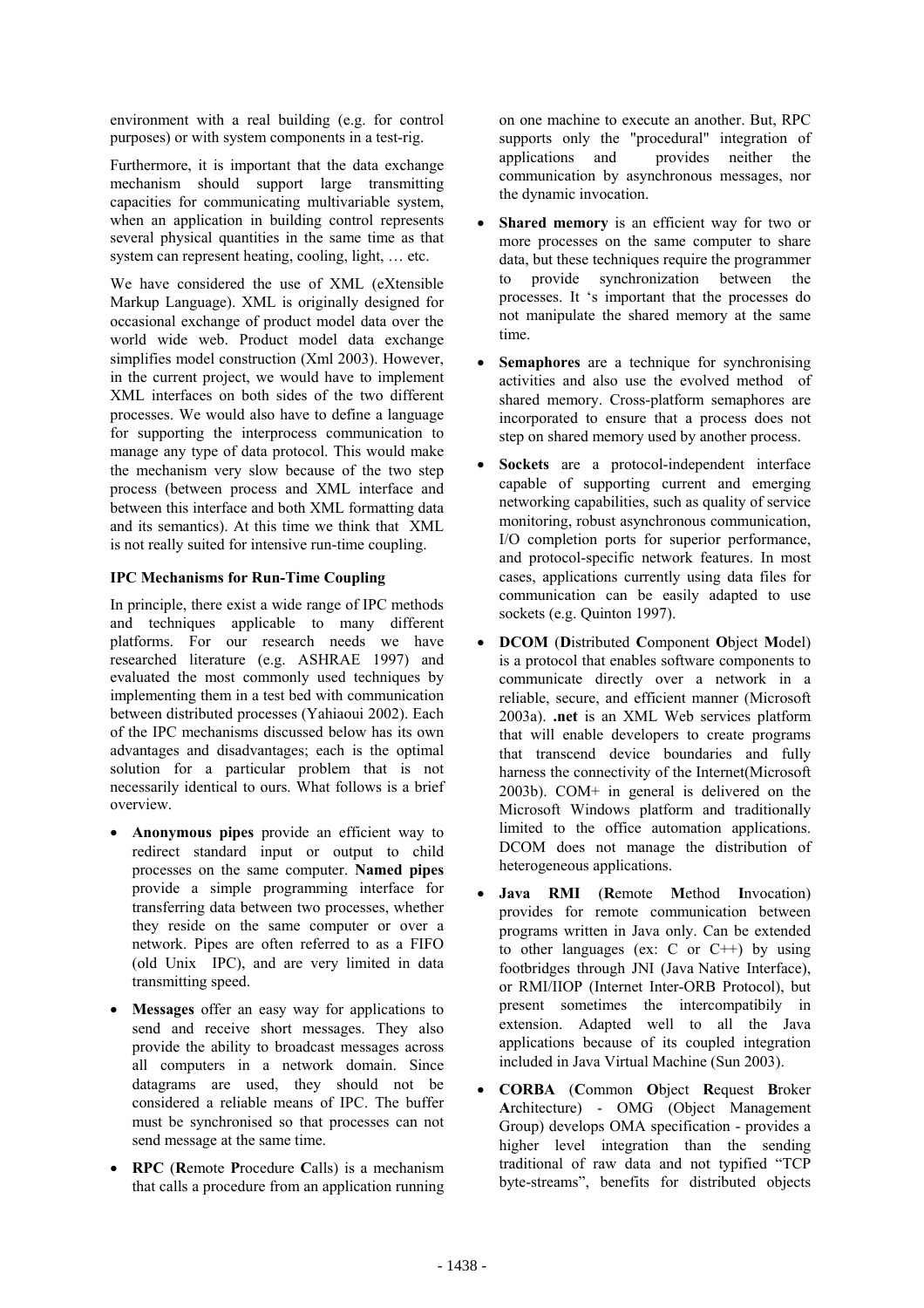similar to O-O languages for non-distributed programming and others motivations. A CORBA ORB is a federated set of services that handle a variety of run-time activities (locating, coupling, …etc). The main advantage is that there is a prevailing mindset that the insertion of CORBA into a system consists of adding another "layer". In fact, CORBA adds minimal overhead to the system, and the amount of overhead will vary between different CORBA implementations. Figure 5 shows one of the CORBA system configurations (Corba 2003).



*Figure 5. CORBA system configuration* 

#### **Selecting an IPC Mechanism for Run-Time Coupling**

After the above evaluation of the different IPC mechanisms, it may be concluded that that the most promising IPCs for the current research are sockets and CORBA.

Both sockets and CORBA use the internal operating system interface to the network (TCP/IP socket) and introduce a certain level of overhead into the method invocation. Therefore one of goals of the performance comparison was to investigate this overhead. In this test, for the client, Windows 2000 is used as the OS and Visual C++6.0 as the compiler. For the server, Solaris with Sun's native compiler are employed. For CORBA, VisiBroker-C++ (free software) is used for both the client and the server. The obtained results are discussed in the following areas.

#### **Sockets performance results**

The client makes a socket connection to the server. The threads or file transfer can handle the message transportation between client and server. The server socket writes the message in the file and the client socket reads the file created on the server-side. This file is delivered with FTP (e.g. Beveridge et al. 1997, Ralph 1996 and Coulouris et al. 1994).

It is clear that socket communication is slow. Figure 6 shows the measured time for different data sizes. It appears that some response fluctuation for socket communication is due to the use of the socket library (winsock.dll). Some events not related to socket communication itself might occur during transmissions, thus influencing the results. The transmission speeds will obviously also be affected by the actual TCP/IP implementations on the platforms involved. Finally it should be noted that some data could be lost in socket communication (pour out of the pipe).



*Figure 6. Response time for socket communication* 

#### **CORBA performance results**

This message transportation technique was implemented in CORBA for which the ORBs were on different machines. The broker is used to evaluate the interoperability among different ORBs. So one the ways to get the object reference across different ORBs is as follows: (1) Interoperable Object Reference (IOR) is changed into a string, and a server-side writes it in a file. (2) the client-side reads the file created on the server-side, and returns a string to the IOR. This file is transported with FTP (Omg, 2003 -Développez, 2002).



*Figure 7. Response time for ORB communication* 

Figure 7 shows the response time for different data sizes using ORB communication. Comparison with Figure 6 shows that ORB communication is much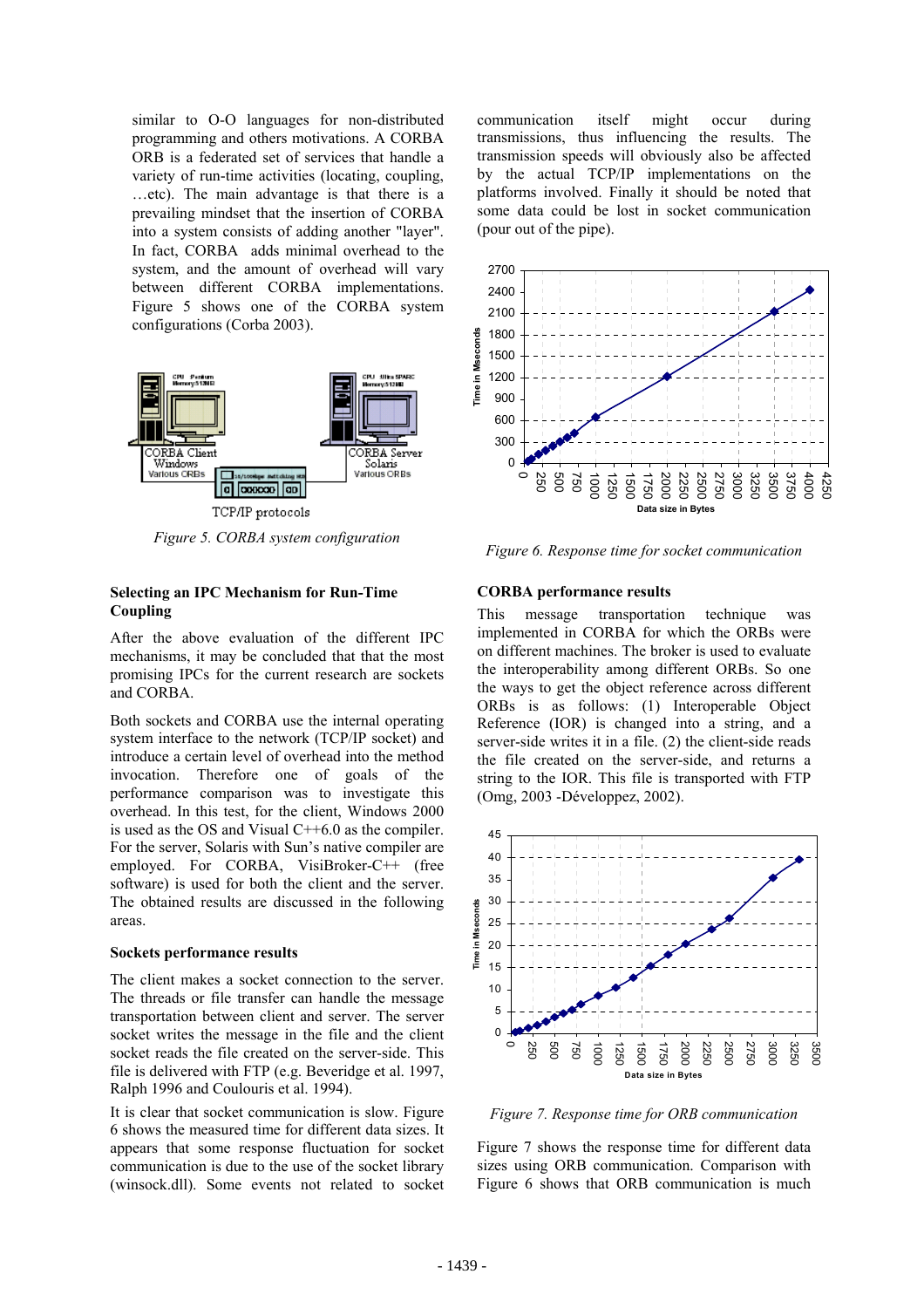faster for any size of data. It should be noted that the network overhead depends on the data size. However, an optimal buffering architecture of ORBs could reduce the communication overhead considerably.

As shown, ORB communication is very fast. CORBA works well for exchange of data between different computing platforms in terms of response time and transmission capacity. ORB can even support multiple transports concurrently.

# CONCLUSIONS AND FUTURE WORK

The performance comparison shows that CORBA performs better in several aspects. Our intention is to implement an IPC mechanism using CORBA by developing interfaces in ESP-r under Unix and in Matlab/Simulink under Windows. This prototype will then allow us to address important research issues such as (a) overall supervision and control of the separate evolution of each coupled application; and (b) quality assurance in terms of consistency and integrity of the overall model.

Our research will focus on the domain aspects of run-time coupling issues such as which data or information needs to be exchanged at which frequency between the separate simulation environments, and issues of data mapping between the coupled simulation environments.

In principle, data mapping can be specified in two ways. For static coupling, in which the two processes start executing at the same time and interaction between applications do not changes throughout the execution, the mappings can be specified in a configuration databases that can be read by all applications as a part of their initialization. For dynamic coupling, in which some processes may start executing later than others or the interactions between the processes change during execution, the mappings can be created and deleted as the processes are in execution. This is dynamic mapping (see e.g. Ranganathan et al., 1996).

At this stage in our research, we would like to focus on maximizing flexibility and reconfigurability rather than on specification of complex data structures.

Further objectives or our research include physical verification with validation of experimental results and utilitarian verification by means of practical application in realistic design studies.

The final outcome of this research will be a prototype system based on specific building performance and control simulation software. However, and more importantly, this research will generate associated knowledge for general and wider applicability.

## ACKNOWLEDGMENT

Ir.P.J.E.M Coenen and Drs.W.J.M Lemmens of the Faculteit Wiskunde en Informatica ar gratefully acknowledged for their helpful discussions in this stage of the project.

## REFERENCES

- Augenbroe G.L.M. 1994. "An overview of the COMBINE project," in Proc. of R.J. Scherer, Proceedings of the first ECPPM in the Building Industry, Dresden, Germany, pp.547-554.
- ASHRAE 1997. "825-RP: A Standard Simulation Testbed for the Evaluation of Control Algorithms and Strategies," in Proc. of ASHRAE, GA, USA.
- Beveridge J. and Wiener R. 1997. "Multithreading Applications in Win32," in Proc. of Reading, Massachusetts: Addison-Wesley Developers Press, USA.
- Clarke J.A. 1986a. "The energy kernel system," in Proc. of 2nd Int. Conf. on System Simulation in Buildings, pp. 621-635, Universite de Liege.
- Clarke J.A. 1986b. "An intelligent approach to building energy simulation," in Proc. of CICA/BSRIA Conf. on Expert Systems For Construction And Services, London.
- Coulouris G., Dollimore J. and Kindberg T 1994. "Distributed Systems: Concepts and Design, 2e," in Proc. of Reading, Massachusetts: Addison Wesley, USA.
- Corba 2003. "Corba's web page," Object Management Group, Inc. http://www.corba.org/
- Développez 2002. "Page Web de Corba," Club d'entraide des développeurs francophones. http://www.developpez.com/corba/index.htm
- Janak M. 1998. "The Run Time Coupling of Global Illumination and Building Energy Simulations - Towards an Integrated Daylight-Linked Lighting Control Simulation," in Proc. of IDC '98, Ottawa.
- Hensen J.L.M. 2002. "Simulation for performance based building and systems design: some issues and solution directions," in Proc. of 6th Int. Conf. on Design and Decision Support Systems in Architecture and Urban Planning,TUE, NL.
- Leffler J., Fabry R.S., Joy W.N., Lapsley P., Miller, S. and Torek. C. 1993. "An advanced 4.4.bsd interprocess communication tutorial," Technical report, Computer Science Research Group, University of California, Berkeley, USA.
- Mahdavi A., Ilal M.I., Mathew P., Ries R., Suter G. and Brahme R.1999. "The architecture of S2," in Proc. of 6th IBPSA'99 in Kyoto, International Building Performance Simulation Association.
- Meystel A.M. and Albus J.S. 2002. "Intelligent Systems: Architecture, Design, and Control," John Wiley and Sons, New York, USA.
- Microsoft 2003a. "Microsoft's DCOM web page," Microsoft COM Technologies. http://www.microsoft.com/com/tech/DCOM.asp